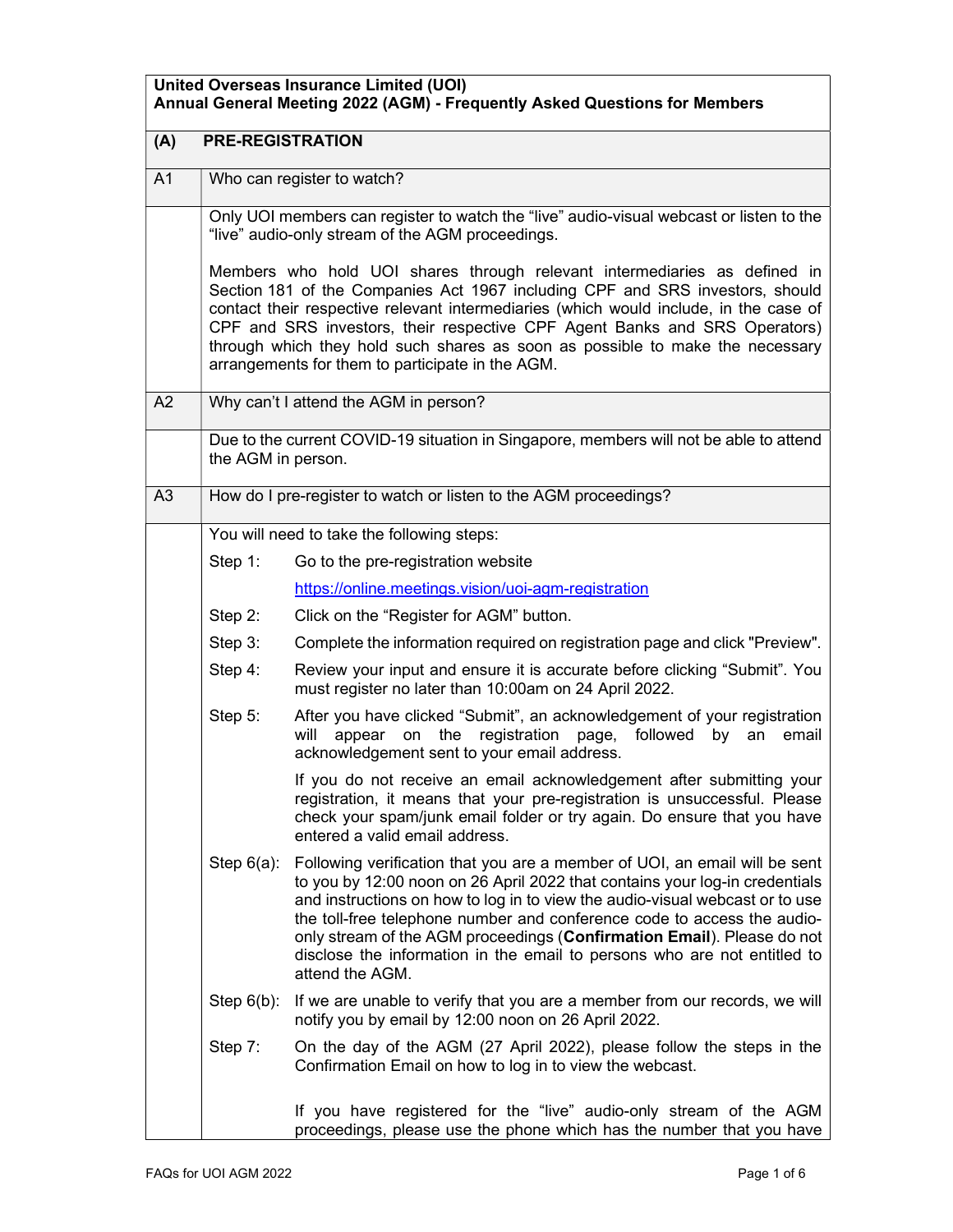|                | pre-registered to call the toll-free telephone number in the Confirmation<br>Email and enter the conference code to listen to the audio-only stream. The<br>AGM is scheduled to start at 10:00am.                                                                                                                                                                                                                                                                                                                                                                                                                                                                                                                                                                                                                                                                                                                                                                      |  |
|----------------|------------------------------------------------------------------------------------------------------------------------------------------------------------------------------------------------------------------------------------------------------------------------------------------------------------------------------------------------------------------------------------------------------------------------------------------------------------------------------------------------------------------------------------------------------------------------------------------------------------------------------------------------------------------------------------------------------------------------------------------------------------------------------------------------------------------------------------------------------------------------------------------------------------------------------------------------------------------------|--|
|                | Note:                                                                                                                                                                                                                                                                                                                                                                                                                                                                                                                                                                                                                                                                                                                                                                                                                                                                                                                                                                  |  |
|                | 1.<br>If you have made multiple registrations for both "Audio-Visual" and "Audio-Only"<br>options, we will take your last registered option as the final preferred option.                                                                                                                                                                                                                                                                                                                                                                                                                                                                                                                                                                                                                                                                                                                                                                                             |  |
|                | 2.<br>Registrants whose status as members cannot be verified will receive an email by<br>12:00 noon on 26 April 2022 informing them of their unsuccessful registration.                                                                                                                                                                                                                                                                                                                                                                                                                                                                                                                                                                                                                                                                                                                                                                                                |  |
|                | 3.<br>Members who do not receive an email by 12:00 noon on 26 April 2022 but<br>have registered by the closing deadline of 10:00am on 24 April 2022 may<br>contact our share registrar, Boardroom Corporate & Advisory Services Pte<br>Ltd at (+65) 6536 5355 during office hours from 8:30am to 5:30pm, Monday<br>to Friday or by email to srs.teamb@boardroomlimited.com.                                                                                                                                                                                                                                                                                                                                                                                                                                                                                                                                                                                            |  |
|                | PERSONAL DATA PRIVACY<br>4.                                                                                                                                                                                                                                                                                                                                                                                                                                                                                                                                                                                                                                                                                                                                                                                                                                                                                                                                            |  |
|                | By submitting an instrument appointing the Chairman of the Meeting as proxy to<br>attend, to speak and to vote at the AGM and/or any adjournment thereof, a<br>member of the Company consents to the collection, use and disclosure of the<br>member's personal data by the Company* for the purposes of the processing,<br>administration and analysis by the Company* of the appointment of the Chairman<br>of the Meeting as proxy for the AGM (including any adjournment thereof) and the<br>preparation and compilation of the attendance lists, minutes, notes of discussion<br>and other documents relating to the AGM (including any adjournment thereof), for<br>publication of the names and comments of the members and proxy on the<br>Company's website, and in order for the Company* to comply with any applicable<br>laws, listing rules, take-over rules, regulations and/or guidelines.<br>* including the Company's agents and/or service providers |  |
|                |                                                                                                                                                                                                                                                                                                                                                                                                                                                                                                                                                                                                                                                                                                                                                                                                                                                                                                                                                                        |  |
| A4             | What information do I need to provide to register online?                                                                                                                                                                                                                                                                                                                                                                                                                                                                                                                                                                                                                                                                                                                                                                                                                                                                                                              |  |
|                | You must provide the following information:<br>Name (as per CDP/CPF/SRS/Scrip-based records. If your shares are held in Joint<br>$\bullet$<br>Members' names, please fill in all the members' names as per these records.<br>However, only one NRIC/Passport number and email address is required.)<br><b>Email Address</b><br>Shareholding type (how your UOI shares are held, e.g. CDP)<br>NRIC/Passport/Company Registration Number<br>Valid mobile or landline number of the phone that will be used to dial in (applicable                                                                                                                                                                                                                                                                                                                                                                                                                                        |  |
|                |                                                                                                                                                                                                                                                                                                                                                                                                                                                                                                                                                                                                                                                                                                                                                                                                                                                                                                                                                                        |  |
|                | for the audio-only stream)                                                                                                                                                                                                                                                                                                                                                                                                                                                                                                                                                                                                                                                                                                                                                                                                                                                                                                                                             |  |
| A <sub>5</sub> | Why do I need to provide my full NRIC/Passport/Company Registration number?                                                                                                                                                                                                                                                                                                                                                                                                                                                                                                                                                                                                                                                                                                                                                                                                                                                                                            |  |
|                | This is to enable UOI to authenticate your membership.                                                                                                                                                                                                                                                                                                                                                                                                                                                                                                                                                                                                                                                                                                                                                                                                                                                                                                                 |  |
| A <sub>6</sub> | When can I start to pre-register for the AGM?                                                                                                                                                                                                                                                                                                                                                                                                                                                                                                                                                                                                                                                                                                                                                                                                                                                                                                                          |  |
|                | Pre-registration for the AGM starts on 5 April 2022.                                                                                                                                                                                                                                                                                                                                                                                                                                                                                                                                                                                                                                                                                                                                                                                                                                                                                                                   |  |
| A7             | Is there a closing date for the pre-registration?                                                                                                                                                                                                                                                                                                                                                                                                                                                                                                                                                                                                                                                                                                                                                                                                                                                                                                                      |  |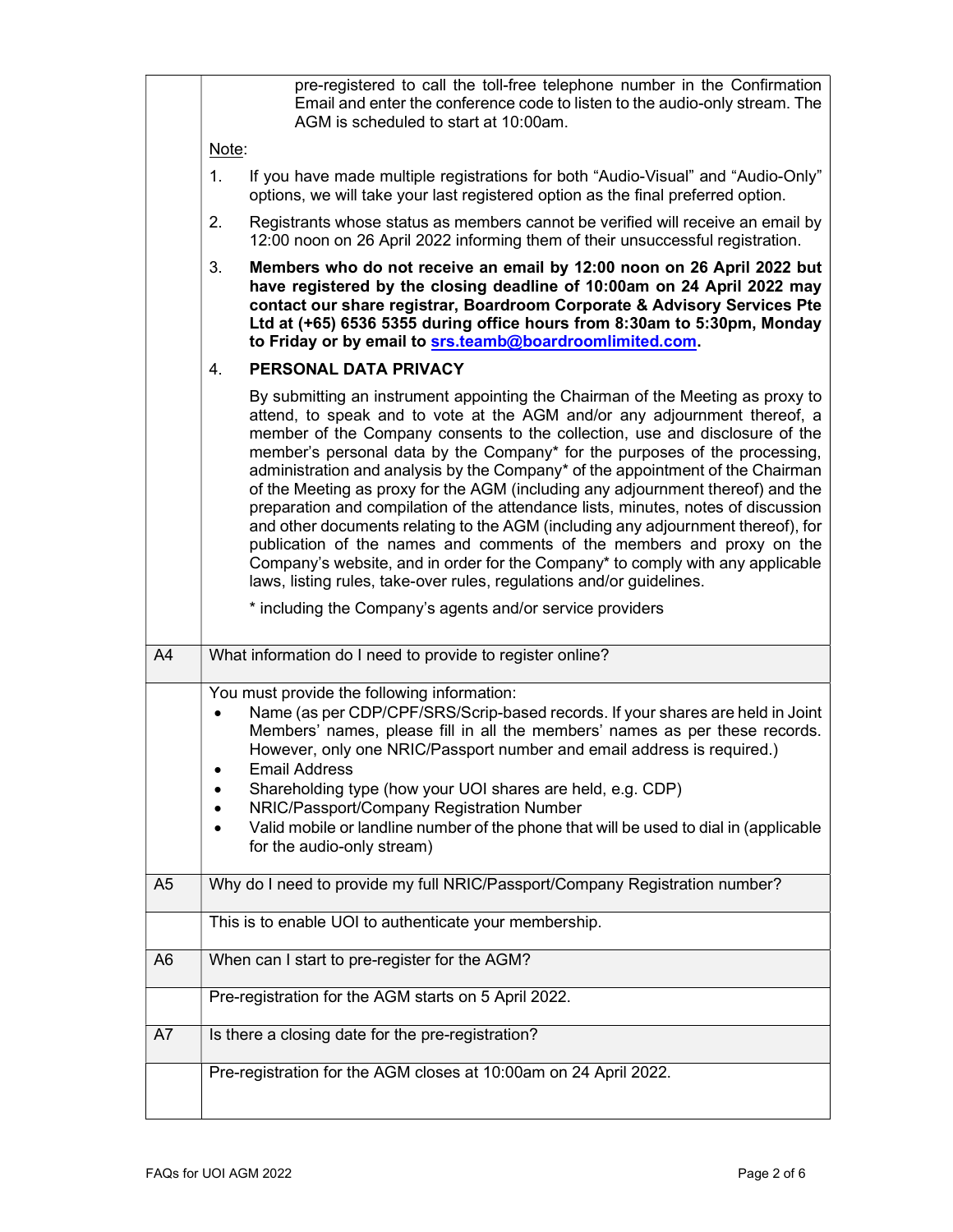| A <sub>8</sub> | Can I register another person to watch the "live" audio-visual webcast or listen to the<br>"live" audio-only stream on my behalf?                                                                                                                                                                                                                                                      |  |
|----------------|----------------------------------------------------------------------------------------------------------------------------------------------------------------------------------------------------------------------------------------------------------------------------------------------------------------------------------------------------------------------------------------|--|
|                | No. The AGM is a private event. Only UOI members will be able to register<br>to watch the "live" audio-visual webcast or listen to the "live" audio-only stream.                                                                                                                                                                                                                       |  |
| A <sub>9</sub> | If I hold UOI shares via a securities sub-account with a depository agent (e.g. a nominee<br>company), can I register to watch the "live" audio-visual webcast or listen to the "live"<br>audio-only stream?                                                                                                                                                                           |  |
|                | Yes, you can but you must register in advance through your depository agent in time<br>for them to submit your name to UOI by the deadline of 10:00am on 24 April 2022.                                                                                                                                                                                                                |  |
| A10            | If I am a CPF and/or SRS investor holding UOI shares, can I register to watch the "live"<br>audio-visual webcast or listen to the "live" audio-only stream?                                                                                                                                                                                                                            |  |
|                | Yes, you can by registering on the pre-registration website:                                                                                                                                                                                                                                                                                                                           |  |
|                | https://online.meetings.vision/uoi-agm-registration                                                                                                                                                                                                                                                                                                                                    |  |
|                | If you wish to vote on the resolutions as well, you may do so by giving voting instructions<br>to your CPF Agent Bank/SRS operator by 5:00pm on 18 April 2022 as they have to<br>submit proxy votes to UOI by 10:00am on 24 April 2022.                                                                                                                                                |  |
| A11            | What can I do if I have pre-registered but do not receive the Confirmation Email by<br>12:00 noon on 26 April 2022?                                                                                                                                                                                                                                                                    |  |
|                | If you have pre-registered by the deadline of 10:00am on 24 April 2022 but have not<br>received the Confirmation Email by 12:00 noon on 26 April 2022, you should contact<br>UOI's share registrar, Boardroom Corporate & Advisory Services Pte Ltd at<br>(+65) 6536 5355 during office hours from 8:30am to 5:30pm, Monday to Friday or by<br>email to srs.teamb@boardroomlimited.com |  |
| (B)            | <b>VOTING</b>                                                                                                                                                                                                                                                                                                                                                                          |  |
| <b>B1</b>      | Will I be able to vote electronically?                                                                                                                                                                                                                                                                                                                                                 |  |
|                | No, you will not be able to vote electronically.                                                                                                                                                                                                                                                                                                                                       |  |
| <b>B2</b>      | How do I vote if I can only attend the AGM electronically?                                                                                                                                                                                                                                                                                                                             |  |
|                | If you wish to vote, you must appoint the Chairman of the Meeting as your proxy to vote.                                                                                                                                                                                                                                                                                               |  |
|                | To vote, please complete and sign/execute the proxy form and submit it to the Company<br>in the following manner:                                                                                                                                                                                                                                                                      |  |
|                | (a) By post: United Overseas Insurance Limited, c/o Trusted Services Pte. Ltd.,<br>456 Alexandra Road, #14-01 Fragrance Empire Building, Singapore 119962; or                                                                                                                                                                                                                          |  |
|                | (b) Electronically:<br>via email: proxyform@trustedservices.com.sg; or<br>(i)<br>via the AGM pre-registration website: https://online.meetings.vision/uoi-<br>(ii)<br>agm-registration,                                                                                                                                                                                                |  |
|                | in each case to reach the Company by 10:00am on 24 April 2022.                                                                                                                                                                                                                                                                                                                         |  |
|                | Members are strongly encouraged to submit completed proxy forms electronically via                                                                                                                                                                                                                                                                                                     |  |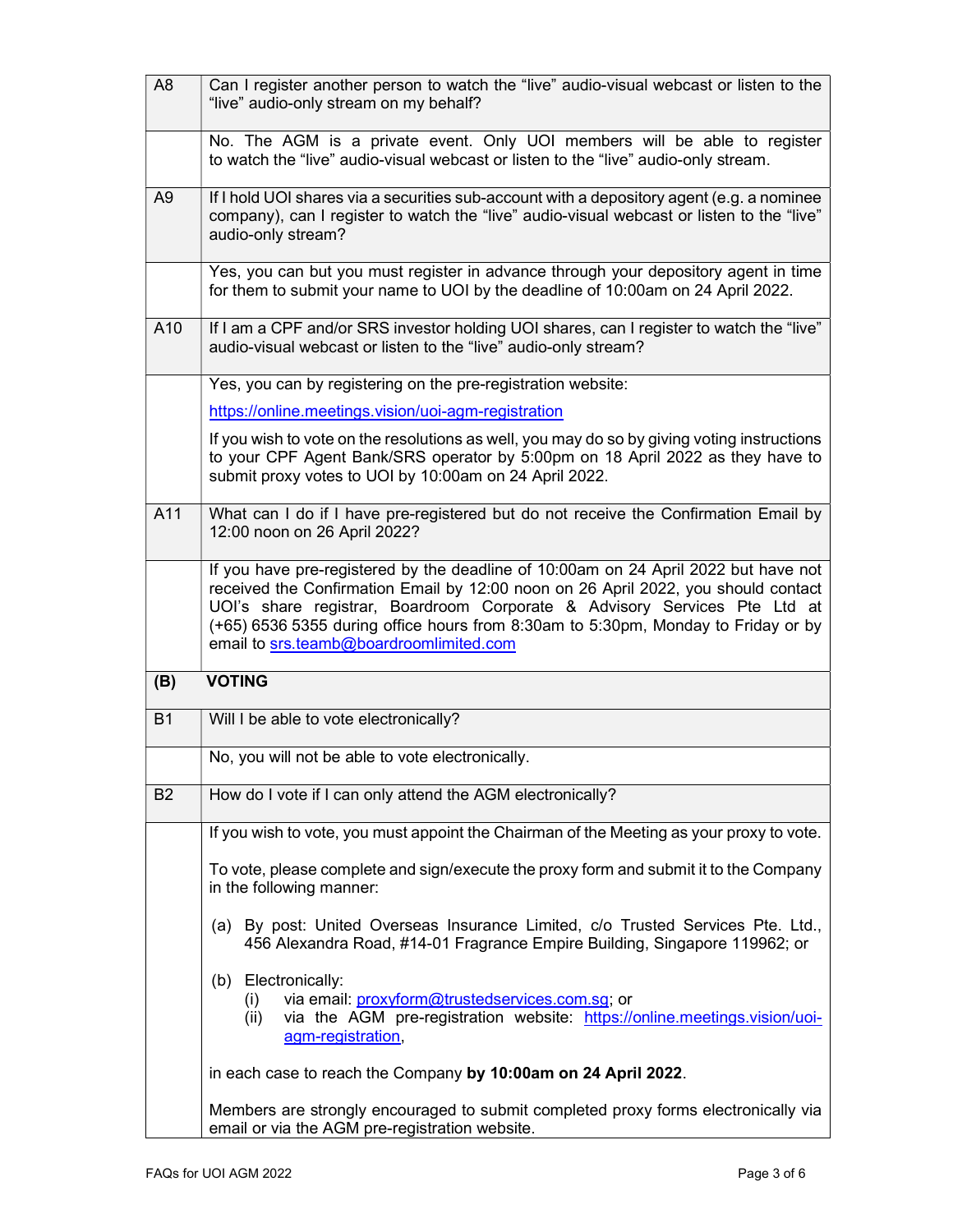|                | The Chairman of the Meeting, as proxy, need not be a member of the Company.                                                                                                                                                                                                                                          |  |
|----------------|----------------------------------------------------------------------------------------------------------------------------------------------------------------------------------------------------------------------------------------------------------------------------------------------------------------------|--|
|                | CPF or SRS investors who wish to appoint the Chairman of the Meeting as proxy to<br>vote for them should submit their voting instructions to their respective Agent<br>Banks/SRS operators by 5:00pm on 18 April 2022 so that their voting instructions may<br>reach UOI by 10:00am on 24 April 2022.                |  |
|                | If you appoint the Chairman of the Meeting as your proxy, you must give specific<br>instructions as to voting, or abstentions from voting, in respect of a resolution in the<br>proxy form, failing which the appointment of the Chairman of the Meeting as proxy for<br>that resolution will be treated as invalid. |  |
| B <sub>3</sub> | Where can I find the proxy form?                                                                                                                                                                                                                                                                                     |  |
|                | A copy of the proxy form has been sent to every member. You can also download the<br>proxy form at the:                                                                                                                                                                                                              |  |
|                | Company's website: www.uoi.com.sg/uoi/index.html; or<br>(a)<br>SGX website: www.sgx.com/securities/company-announcements; or<br>(b)<br>AGM pre-registration website: https://online.meetings.vision/uoi-agm-registration<br>(c)                                                                                      |  |
| B4             | Is there a deadline to submit my proxy form?                                                                                                                                                                                                                                                                         |  |
|                | Yes, the deadline for submission of proxy form is 10:00am on 24 April 2022.                                                                                                                                                                                                                                          |  |
|                | CPF and SRS investors – Please refer to A10 and B2 above.                                                                                                                                                                                                                                                            |  |
| B <sub>5</sub> | How do I withdraw my proxy form that I had submitted previously?                                                                                                                                                                                                                                                     |  |
|                | To withdraw a proxy form that has been submitted, you must do so before 10:00am on<br>24 April 2022 by sending an email to proxyform@trustedservices.com.sq.                                                                                                                                                         |  |
|                | Requests to withdraw a proxy form after 10:00am, 24 April 2022 will not be entertained.                                                                                                                                                                                                                              |  |
| (C)            | <b>ASKING QUESTIONS PRIOR TO THE AGM</b>                                                                                                                                                                                                                                                                             |  |
| C <sub>1</sub> | Can I ask questions at the AGM?                                                                                                                                                                                                                                                                                      |  |
|                | You will not be able to ask questions at the AGM during the "live" audio-visual webcast<br>or "live" audio-only stream, and therefore it is important to submit your questions that<br>are related to the resolutions in advance of the AGM.                                                                         |  |
|                | Question(s) relating to the resolutions to be tabled for approval at the AGM may be<br>submitted in the following manner:                                                                                                                                                                                            |  |
|                | by email: <i>uoiagm@uoi.com.sg</i> ; or<br>(a)                                                                                                                                                                                                                                                                       |  |
|                | by post: 146 Robinson Road #02-01, UOI Building, Singapore 068909 (Attention:<br>(b)<br>Mr Aaron Cheong).                                                                                                                                                                                                            |  |
|                | All questions must reach the Company by 12:00 noon on 14 April 2022.                                                                                                                                                                                                                                                 |  |
|                | To ensure that questions are received by the Company by 12:00 noon on 14 April 2022,<br>you are strongly encouraged to submit questions via email.                                                                                                                                                                   |  |
|                | When sending questions, you should also provide your full name<br>and<br>NRIC/Passport/Company Registration No. for authentication of membership. Mobile                                                                                                                                                             |  |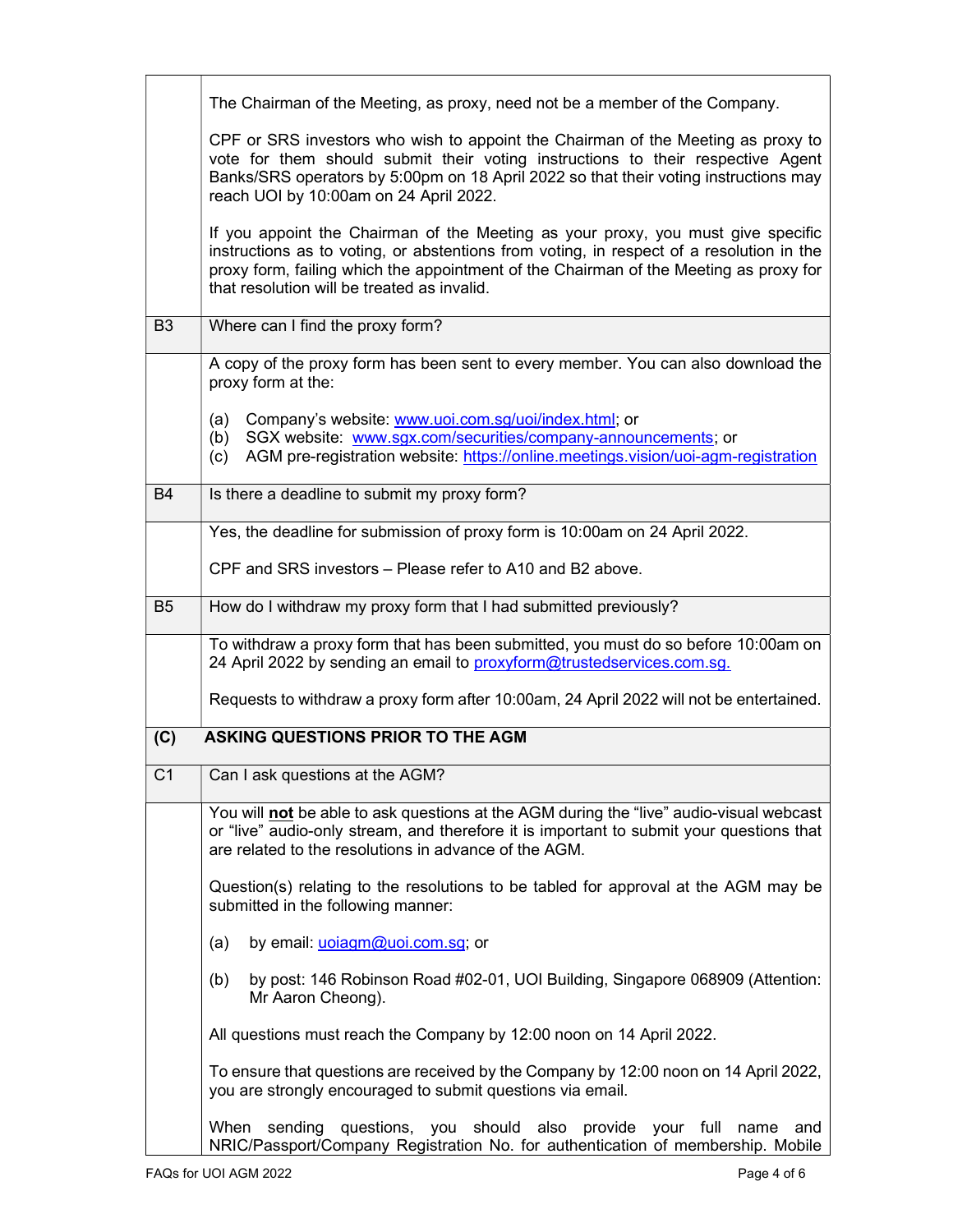|                | phone numbers provided will help UOI to reach out more easily if clarification is<br>required.                                                                                                                                                                                                                                                                                                                                                                                                                                              |
|----------------|---------------------------------------------------------------------------------------------------------------------------------------------------------------------------------------------------------------------------------------------------------------------------------------------------------------------------------------------------------------------------------------------------------------------------------------------------------------------------------------------------------------------------------------------|
|                | The Company will endeavour to address by 17 April 2022, substantial and relevant<br>questions received from members. Answers to substantial and relevant questions will<br>be published at www.uoi.com.sg/uoi/index.html and the SGX website.                                                                                                                                                                                                                                                                                               |
| C <sub>2</sub> | Is there a deadline to submit questions for the AGM?                                                                                                                                                                                                                                                                                                                                                                                                                                                                                        |
|                | All questions must reach the Company by 12:00 noon on 14 April 2022.                                                                                                                                                                                                                                                                                                                                                                                                                                                                        |
| C <sub>3</sub> | Would all my questions be answered?                                                                                                                                                                                                                                                                                                                                                                                                                                                                                                         |
|                | The Company will endeavour to address by 17 April 2022, substantial and relevant<br>questions received from members. Answers to substantial and relevant questions will<br>be published at www.uoi.com.sg/uoi/index.html and the SGX website.                                                                                                                                                                                                                                                                                               |
| (D)            | <b>ACCESSING THE "LIVE" AGM PROCEEDINGS</b>                                                                                                                                                                                                                                                                                                                                                                                                                                                                                                 |
| D <sub>1</sub> | When will I receive the log-in credentials/toll-free telephone number?                                                                                                                                                                                                                                                                                                                                                                                                                                                                      |
|                | Authenticated registrants will receive an email by 12:00 noon on 26 April 2022 which<br>will contain your login credentials and the instructions on how to log in to access the<br>"live" audio-visual webcast or to use the phone which has the number that has been<br>pre-registered to call a toll-free telephone number (toll-free applies to landline only; toll<br>charges may apply if using mobile phone) and to key in the conference code to access<br>the "live" audio-only stream of the AGM proceedings (Confirmation Email). |
|                | Shareholders who do not receive an email by 12:00 noon on 26 April 2022 but have<br>registered by 10:00am, 24 April 2022 should contact our share registrar, Boardroom<br>Corporate & Advisory Services Pte Ltd at (+65) 6536 5355 during office hours from<br>8:30am to 5:30pm, Monday to Friday or by email to srs.teamb@boardroomlimited.com.                                                                                                                                                                                            |
| D <sub>2</sub> | How do I access the AGM proceedings?                                                                                                                                                                                                                                                                                                                                                                                                                                                                                                        |
|                | The AGM will start at 10:00am on 27 April 2022.                                                                                                                                                                                                                                                                                                                                                                                                                                                                                             |
|                | Registrants who receive the Confirmation Email can either log in to watch the "live"<br>audio-visual webcast or dial in to listen to the "live" audio-only stream.                                                                                                                                                                                                                                                                                                                                                                          |
|                | Audio-visual webcast<br>Please follow the steps in the Confirmation Email on how to log in to view the webcast.<br>The "live" audio-visual webcast will start when the AGM commences at 10:00am.                                                                                                                                                                                                                                                                                                                                            |
|                | <b>Audio-only stream</b><br>Call the toll-free telephone number indicated in the Confirmation Email (toll-free<br>applies to landline only; toll charges may apply if using mobile phone) using the<br>phone which has the telephone number you have pre-registered with.<br>Key in the conference code provided in the Confirmation Email when prompted.<br>٠<br>The telephone line will open from 9:45am onwards. You will be put on hold until<br>$\bullet$<br>the AGM commences at 10:00am.                                             |
| D <sub>3</sub> | What do I need to watch the webcast?                                                                                                                                                                                                                                                                                                                                                                                                                                                                                                        |
|                | You will require an internet enabled device such as a computer, mobile phone or tablet<br>to view the webcast. Ensure you are connected to Wi-Fi as viewing the webcast can<br>consume a large amount of data.                                                                                                                                                                                                                                                                                                                              |